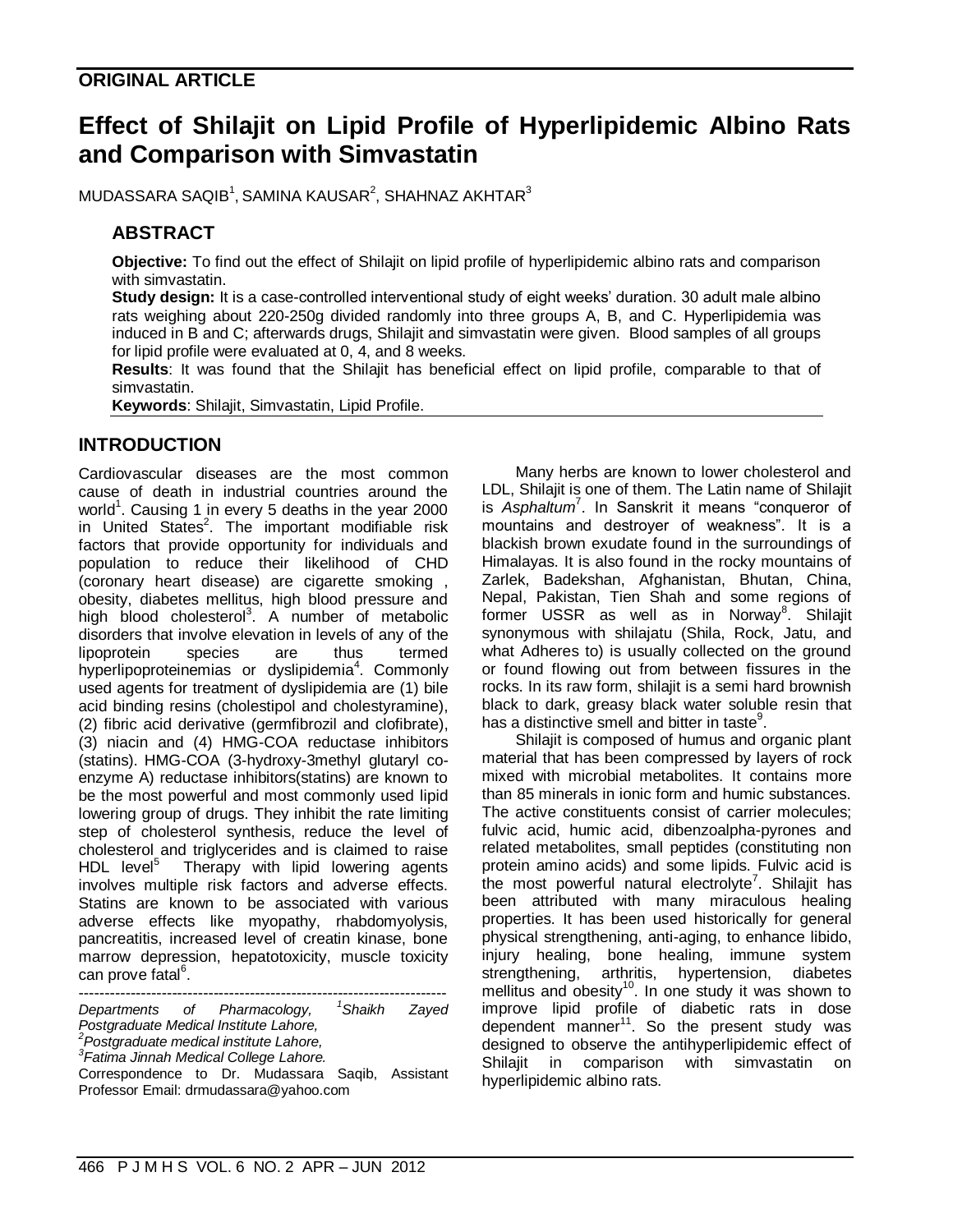## **MATERIALS AND METHODS**

**Test Material:** Brownish black (Luha) shilajit, the pharmacologically effective form $12$  was obtained from PCSIR. Shilajit is soluble in distilled water. Freshly prepared aqueous extract of Shilajit was used and dose was 100 mg/kg. Simvastatin tablet was crushed and dissolved in distilled water and used in a dose of 0.1mg/kg.

**Diet for albino rats:** Normal diet: Normal rat chow available in the market.

Hyperlipidemic diet: 20% sunflower oil, 1% cholesterol and 0.3% sodium cholate were added to normal diet.

**Methodology:** 30 male albino rats were divided randomly into 3 groups, ten rats in each group. The groups were; A control, B and C experimental groups. Initially all the groups were fed on normal rat chow and water *ad libitum* for acclimatization period of two weeks. Then group B and C were fed on hyperlipidemic diet throughout the study. Animals were given food at 8.00 and 14.00 and 20.00 hrs. Diet was prepared on weekly basis at the rate of 30gm of diet/day/animal. $13$  After the period of 04 weeks group B and C were administered Shilajit and simvastatin respectively. Blood samples for lipid profile were evaluated at 0, 4, and 8 weeks. Before taking samples animals were kept fasting for 12-14 hours but had free access to water. Blood was collected by cardiac puncture giving light anesthesia. **Parameters:** Lipid profile

- Total serum cholesterol
- **Triglycerides**
- High density lipoprotein HDL-C
- Low density lipoprotein LDL-C

Lipid profile was estimated by Dade Behring Dimension Kits

**Data analysis:** All numerical variables were represented as mean + standard deviation. ANOVA test was used for comparison of all groups simultaneously. The individual comparison between any two groups was analyzed by tukey's test. Pvalue less than 0.05 were considered significant. All analysis was done through the statistical package SPSS Version 15.0.

#### **RESULTS**

The animals in the study were of the weight between 220 and 250 grams and were assigned to the three groups at random. The average weight for control group, group allocated Shilajit and the group allocated Simvastatin were 240.6±4.8, 235.2±10.8 and 240±7.8 g respectively. Lipid profile was estimated at 0,4 and 8 weeks.

**Total cholesterol:** Table 1 shows comparison of total cholesterol at 0, 4 and 8 weeks in all 3 groups. At 0 week results are insignificant showing total cholesterol in all three groups is almost same. At 4 week results show a significant increase in cholesterol levels of groups B and C after hyperlipidemic diet. Total cholesterol increased from 55.±3.47mg/dl to 105.3±2.83mg/dl in group B and 54.7±4.13mg/dl to 108.6±3.02mg/dl in group C. At 8 week total cholesterol level decreased to 68.7±3.46mg/dl in group B and 55.5±4.9mg/dl in group C. So at 8 week pairwise comparison of groups B and C is insignificant showing that both the drugs are equally effective in lowering blood cholesterol but not to the extent of baseline.

**Triglycerides:** At zero week mean triglyceride levels were nearly same in all groups. At 4 week triglyceride levels were increased in both B and C groups from 105.2±3.1mg/dl to144.9±3.98mg/dl and 105±4.32 to147.10±3.87 respectively. Pair wise comparison of B and C was insignificant as shown in table 2. At 8 week the level of triglyceride reduced remarkably to 104.9±4.88 mg/dl in group B and 105.2±4.36mg/dl in group C but pair wise comparison of both these groups is insignificant showing that both these drugs almost equally lower triglyceride levels close to the baseline levels.

**HDL:** Table 3 shows comparison of HDL levels of all groups at 0, 4 and 8 weeks. Difference was insignificant at 0week. At 8 weeks after administration of drugs the HDL level was raised to 22.2±4.57mg/dl in group B and 28.9±1.72mg/dl in group C and Pair wise comparison of both these groups to normal control group is significant showing that both these drugs increase HDL level. Pair wise comparison of group B and C shows that simvastatin is more effective in increasing HDL levels.

**LDL:** At zero weeks the LDL levels were nearly the same in all groups. At 4 week LDL levels increased from  $15.5\pm3.85$ mg/dl to  $51.42\pm3.69$ mg/dl in group B and from 16.7±6.95mg/dl to 50.28±3.63mg/dl in group C (table 4). Pair wise comparison of these groups with normal control is significant. At 8 week the LDL levels decreased in both groups B and C to  $24.4\pm 6.4$ mg/dl and  $15.06\pm 4.50$ mg/dl respectively. Pairwise comparison of group B and C is significant showing that simvastatin is more effective in lowering LDL nearly to the baseline as compared to shilajit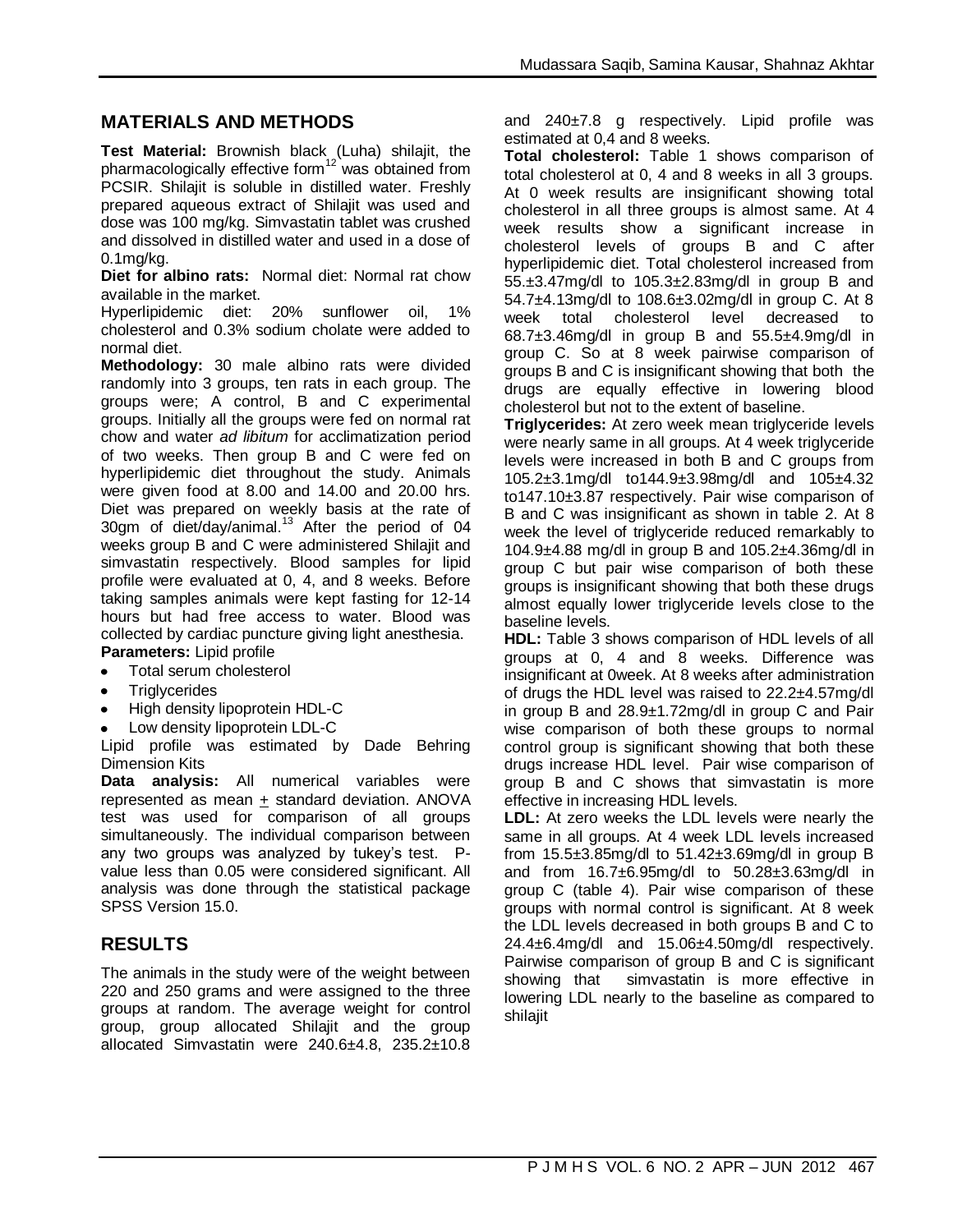|                 | (J)             | <b>Base line</b>         |       | ₫m,<br>week              |         | 8 <sup>tn</sup> week            |         |
|-----------------|-----------------|--------------------------|-------|--------------------------|---------|---------------------------------|---------|
| group           | group           | Mean<br>Difference (I-J) | Sig.  | Mean<br>Difference (I-J) | Sig.    | <b>Mean Difference</b><br>(I-J) | Sig.    |
| A               | B " Shilajit "  | 0.4                      | 0.967 | $-50.5(*)$               | $-.001$ | $-14.3(*)$                      | $-.001$ |
| "Control"       | C "Simvastatin" | 0.8                      | 0.875 | $-53.8(*)$               | $-.001$ | $-11.7(*)$                      | $-.001$ |
| B<br>Shilajit " | C "Simvastatin" | 0.4                      | 0.967 | $-3.3$                   | .055    | 2.6                             | .351    |

|  | Table 1: Pairwise comparison of total cholesterol (mg/dl) of three groups at baseline, 4 <sup>th</sup> and 8 <sup>th</sup> week |  |
|--|---------------------------------------------------------------------------------------------------------------------------------|--|
|--|---------------------------------------------------------------------------------------------------------------------------------|--|

\*The mean difference is significant at the .05 level.

| Table.2: Pairwise comparison of triglysrides (mg/dl) of three groups at baseline, 4 <sup>th</sup> and 8 <sup>th</sup> week |  |
|----------------------------------------------------------------------------------------------------------------------------|--|
|----------------------------------------------------------------------------------------------------------------------------|--|

|              |                 | <b>Base line</b>         |       | $4th$ week                      |         | oth<br>week              |       |
|--------------|-----------------|--------------------------|-------|---------------------------------|---------|--------------------------|-------|
| group        | (J)<br>group    | Mean<br>Difference (I-J) | Sig.  | <b>Mean</b><br>Difference (I-J) | Sig.    | Mean<br>Difference (I-J) | Sig.  |
| A "Control"  | B " Shilaiit "  | $-0.4$                   | 0.967 | $-39.3(*)$                      | < 0.001 | $-2.1$                   | 0.553 |
|              | C "Simvastatin" | $-0.3$                   | 0.981 | $-41.5($ <sup>*</sup> )         | < 0.001 | $-0.4$                   | 0.978 |
| B "Shilaiit" | C "Simvastatin" |                          | 0.998 | $-2.2$                          | 0.453   | 1.7                      | 0.676 |

\*The mean difference is significant at the .05 level.

| Table.3: Pairwise comparison of HDL cholestrol (mg/dl) of three groups at baseline, 4 <sup>th</sup> and 8 <sup>th</sup> week |  |  |
|------------------------------------------------------------------------------------------------------------------------------|--|--|
|------------------------------------------------------------------------------------------------------------------------------|--|--|

|                   | $(\mathsf{J})$  | <b>Base line</b>                |       | ∡m.<br>week                     |         | o <sup>th</sup><br>week         |         |
|-------------------|-----------------|---------------------------------|-------|---------------------------------|---------|---------------------------------|---------|
| group             | group           | <b>Mean Difference</b><br>(I-J) | Sig.  | <b>Mean Difference</b><br>(I-J) | Sig.    | <b>Mean Difference</b><br>(I-J) | Sig.    |
|                   | B " Shilajit "  | -.3                             | 0.892 | $-6.4(*)$                       | < 0.001 | $-3.6($ *)                      | 0.027   |
| "Control"         | C "Simvastatin" | -.8                             | 0.453 | -.9                             | 0.708   | $-10.3(*)$                      | < 0.001 |
| B "<br>Shilajit " | C "Simvastatin" | -.5                             | 0.729 | $5.5(*)$                        | < 0.001 | $-6.7(*)$                       | < 0.001 |

\*The mean difference is significant at the .05 level.

| Table 4: Pair wise comparison of LDL Cholesterol (mg/dl) of three groups at baseline, $4^{\text{th}}$ and $8^{\text{th}}$ week |  |
|--------------------------------------------------------------------------------------------------------------------------------|--|
|--------------------------------------------------------------------------------------------------------------------------------|--|

| (I)             | (J)             | <b>Base line</b>         |       | 4 <sup>m</sup> week             |         | oth<br>week                     |         |
|-----------------|-----------------|--------------------------|-------|---------------------------------|---------|---------------------------------|---------|
| group           | group           | Mean<br>Difference (I-J) | Sig.  | <b>Mean Difference</b><br>(I-J) | Sig.    | <b>Mean Difference</b><br>(I-J) | Sig.    |
| A               | B " Shilaiit "  | 0.9                      | 0.936 | $-36.2$ (*)                     | < 0.001 | $-10.3($ <sup>*</sup> )         | < 0.001 |
| "Control"       | C "Simvastatin" | 0.9                      | 0.936 | $-35.1(*)$                      | < 0.001 | $-0.9$                          | 0.920   |
| в<br>"Shilaiit" | C "Simvastatin" | 0.0                      | 1.000 | 1.1                             | 0.716   | $9.4(*)$                        | < 0.001 |

\*The mean difference is significant at the .05 level.

#### **DISCUSSION**

Even after major advances in medical field, hyperlipidemia and its complications remain to be one of the major health problems affecting the human society. Available lipid lowering agents are expensive, have many adverse effects and may need to be given for decades; thus their cost effectiveness is generally low.<sup>14</sup> Physicians are looking for better control of hyperlipidemia which must be economical and devoid of side effects. Many natural products are being used for this purpose, Shilajit is one of them<sup>15</sup>.

Upon reviewing the accumulated data especially that pertaining to shilajit's lipid lowering action, the current study was designed to establish antihyperlipidemic effect of Shilajit in hyperlipidemic albino rats. The results show that Shilajit effectively lowers total cholesterol, triglycerides and LDL. When compared to simvastatin; both the drugs are equally effective in lowering total cholesterol and triglyceride levels but simvastatin is found to be more effective in lowering LDL and raising the level of HDL.

The exact mechanism of decreasing the fat content is not fully understood, it was proposed that Shilajit might have some direct effect on lipid profile<sup>11</sup>. It was also proposed that humic acid, a constituent of Shilajit may show antiatherogenic effect by inhibiting the lipopolysacharide induced expression of vascular cell adhesion molecule<sup>16</sup>. Shilajit is also known to have antioxidant property like simvastatin.